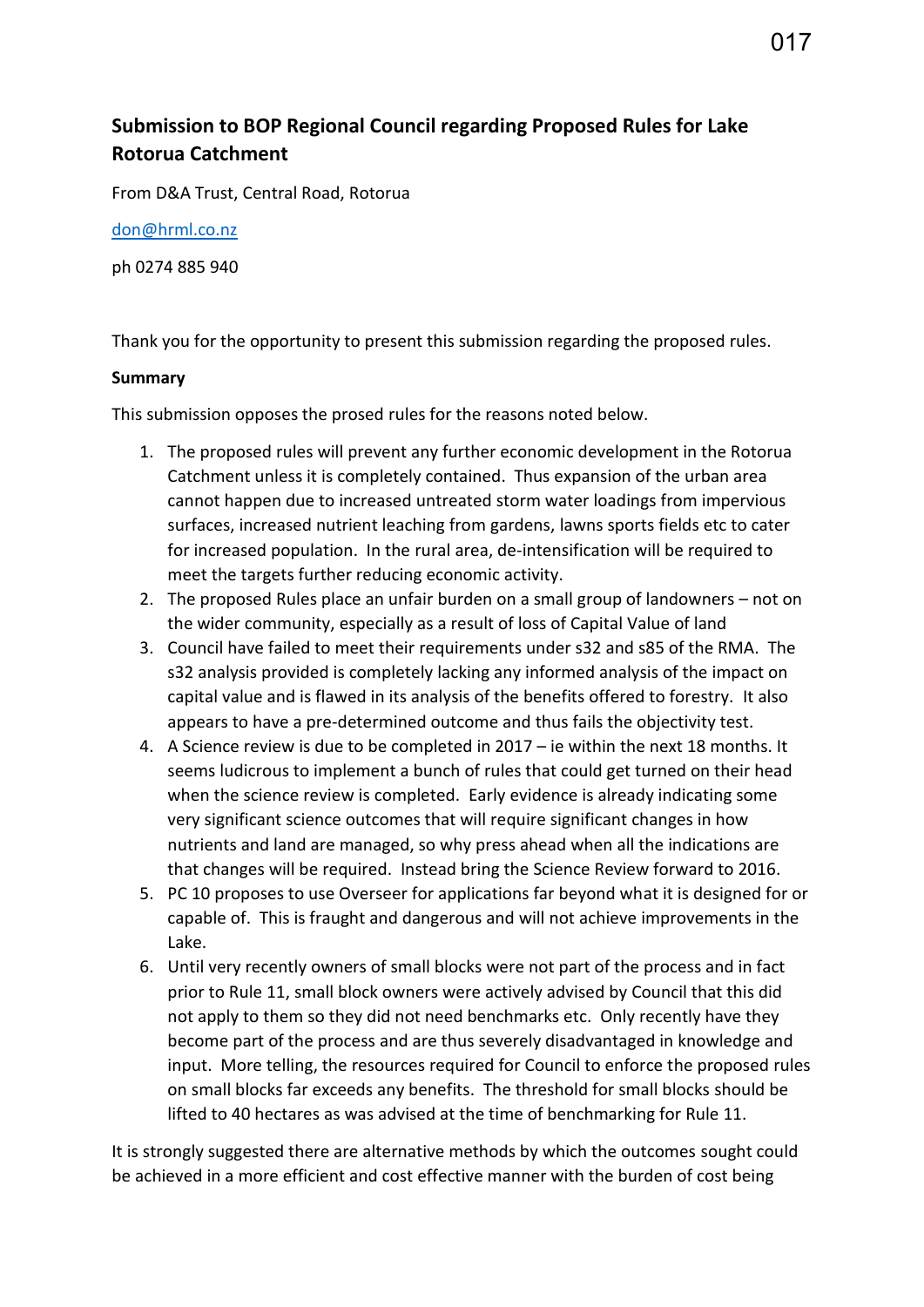more evenly spread over all parties. In particular Council should consider purchase of land and conversion to forestry if that is the desired outcome. A rationale for this is presented below.

## **Outcomes Sought**

- 1. The rules as proposed in PC 10 do not progress in their current form.
- 2. The 2017 Science Review is brought forward to 2016 to inform decisions. This needs to be independent and peer reviewed, most likely needing the services of overseas scientists who have no conflicts of interest.
- 3. Council develop a plan to purchase land and change the land use at community cost not individual cost.
- 4. The threshold for small blocks be lifted to 40 hectares.
- 5. An independent, peer reviewed and objective s32 report be prepared that does not have pre-determined outcomes.

I wish to be heard in support of my submission.

## **Introduction**

There has been a long history of land use change in the Rotorua Lake catchment which has resulted in increased sedimentation and nutrient loading within the lake. These inputs have come from both urban and rural development and continue being sourced from both these sectors and continue to do so.

Urban losses have been partly addressed by way of sewerage reticulation, but to date nothing has been done about storm water and vegetation management within the urban area.

Rural losses have also been partly addressed with land users seeking more efficient means to manage their operations and to meet reduced nutrient loss requirements (Rule 11).

Despite these changes, there is still a determination to further reduce nutrient loads into the Lake. The focus has been on nitrogen which is notoriously difficult to manage, but more recently there has been a recognition of the inter-relationship between N and P. Phosphate is now being managed through alum dosing, although this may not be a long term solution.

# **TLI**

A TLI has been set at 4.2 but there appears to be little scientific evidence to support this level. However as a result of alum dosing, this level has been reached. It is interesting to note however that at a Science presentation last year, the researcher noted that a TLI of 4.2 had never been reached since records were available – back in the 1920s. Given this, it is imperative that a sound scientific review of the 4.2 TLI is undertaken and a realistic nd achievable target is set.

We should not be endangering the entire economy of the basin on the basis of a TLI that is not scientifically valid.

#### **Alum**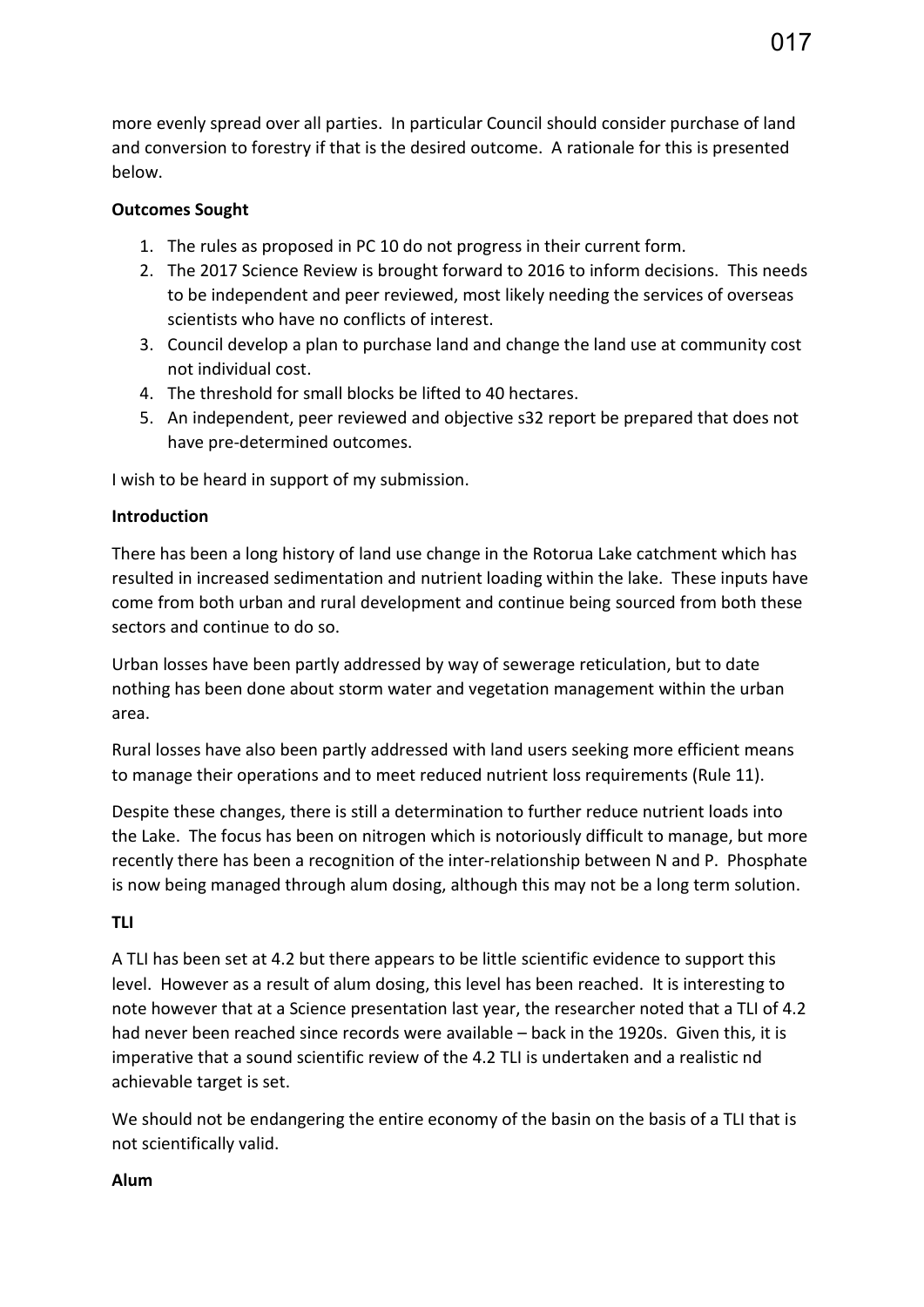Alum has been used to treat stream water for some time and has very good results – even achieving the TLI that is unlikely to be achieved any other way.

Alum is used internationally for drinking water and to date there have been no detectable issues with its use. While not a long term fix, when challenged what long term meant the scientists believe it can be safely used for 2 or 3 decades based on current knowledge.

This time frame allows the community to better understand the key drivers and potential mitigations that allow a clean lake without destruction of value within the basin. We should be making use of this window of opportunity to get a sound management system in place, not one that has many key unanswered questions.

#### **Science Review**

A key platform of the process of cleaning up the lake is the science programme. A considerable amount has been learnt since it began, like most science, it throws up more questions than answers. In particular, recent work has shown the TLI has never been achieved without artificial intervention and the role of P is now being increasingly understood.

A review of the science to date is planned for 2017. Simple logic suggests that given the question marks over some of the work completed, bringing forward the review to 2016 and delaying the imposition of rules until the science is better understood is common sense.

It is highly likely that the Review will result in questions being asked about the validity of some of the proposed rules in PC 10.

Any review of the science needs to be independent and peer reviewed. It is likely that this will require input or even the entire review to be completed by overseas scientists who are not conflicted, either by within the BOP or as part of the NZ science community competing for limited funding in NZ.

It seems simple: Get the review done and then draft the rules, not the other way around.

#### **Attenuation**

For a long time, Council argued there was no attenuation of nitrogen moving from pasture to the Lake. That position has recently changed – a move that is supported. However there does not appear to be sound science supporting the level of attenuation allowed for. AS this is potentially a very significant component of the nitrogen (ie not at the margins), getting the level of attenuation correct is essential.

Until there is sound science to support the correct level of attenuation, the proposed rules are simply little more than a guess, and not even an educated one as the recent acceptance of attenuation shows.

#### **S32 Analysis**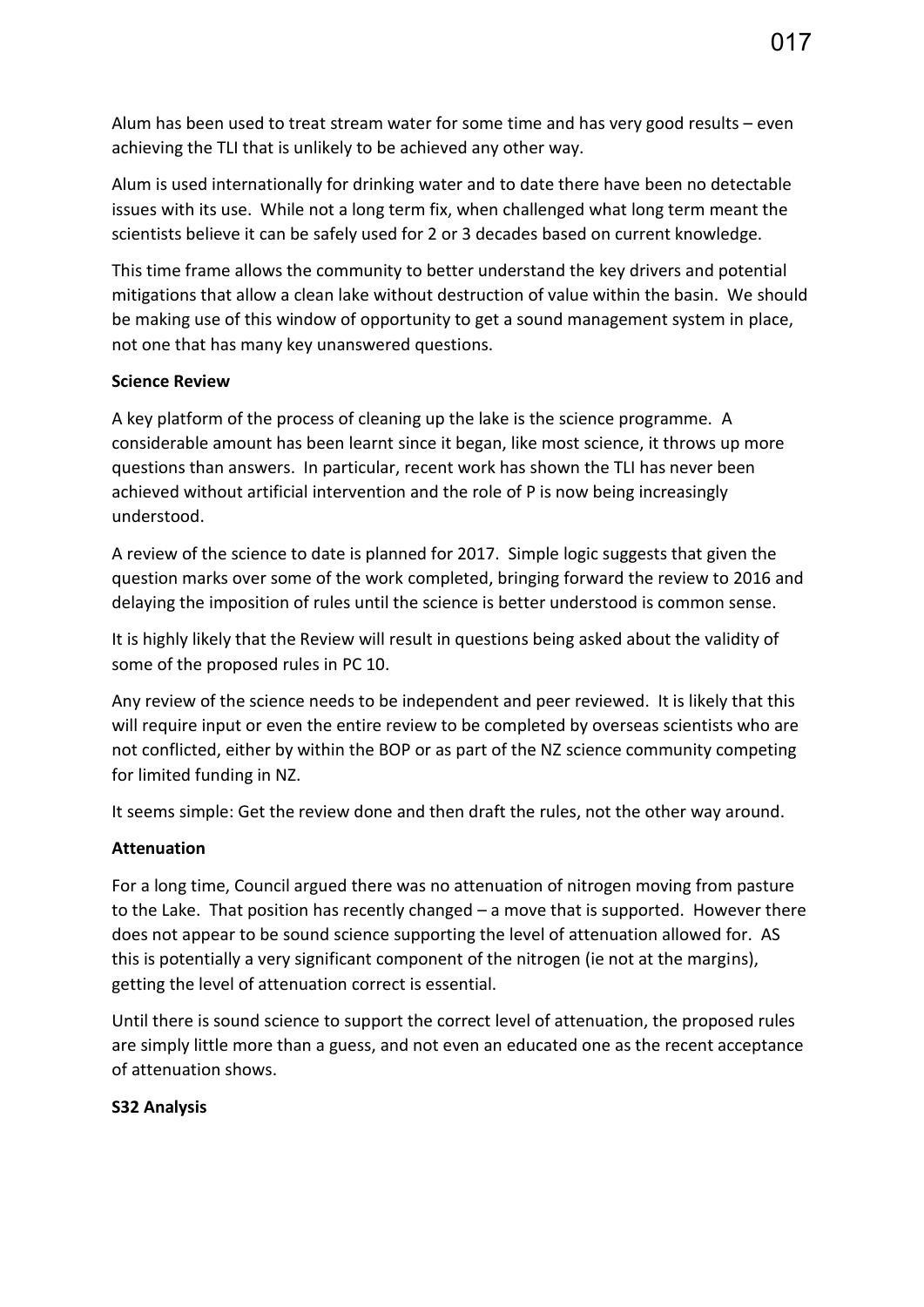It is our contention that the s32 analysis as required by the RMA has not been completed to the standard required in order to determine whether rules or other measures are the best mans to achieve the targets set for the Lake.

In particular the cost to individual landowners, especially larger diary and drystock operations, has not been adequately modelled. The loss of capital value is derived from an estimate from a single valuer based upon almost no information. There simply have not been any sales on which to base the calculation of capital loss.

It is interesting to note that there have been several farms brought to market where offers have not come close to vendor expectations. This would indicate there is a significant mismatch between sellers and buyers expectations of value and the current market is a large discount to vendor expectations.

More telling is the very limited interest in any block within the catchment and the reluctance of Banks to consider supporting any purchase within the catchment.

Until a detailed and complete S32 analysis is complete it is impossible to claim that rules are the best solution.

It is our contention that other methods of achieving the targets better meet the requirements of the Act, are less disruptive and share the costs across the entire community.

The s32 report also notes that is reliant on a number of assumptions with no evidence to support where these assumptions have come from. An example is the comment on page 70 which states that 'Farming will remain viable". Where is the evidence to support this as it is not what the farming community are saying? There is also a time factor in here. Farming must remain viable into the future, not just in year one through selling assets such as Fonterra shares. Page 94 of this report claims that farmers per hectare income will increase as a result of selling assets! If this were true why does Council not do the same – sell assets and reduce our rates. The simple answer is that you can only sell the asset once, it is not a long term source of income. We would therefore argue that this is a misleading if not completely cynical statement to make.

The report also has a section relating to Land Purchase by Council as discussed elsewhere in this submission. It is our submission that this is a completely flawed analysis and appears to have a pre-determined outcome. For this reason alone, this needs to re-addressed and a complete and unbiased analysis completed that is peer reviewed outside Council so there can be confidence in it.

Another example of the failure of the s32 Report relates to the comment that all the additional forest that will be planted will improve opportunities for recreation and tourism activity. With the exception of Whaka (which is a legacy of central Government investment) and Skyline, private forest is generally not available to the public and there is no reason to suggest this will change. If this is the case, why could the same comment not apply to farmland? It would again appear that the outcome of the report was pre-determined and fails the objectivity test essential to such an important document.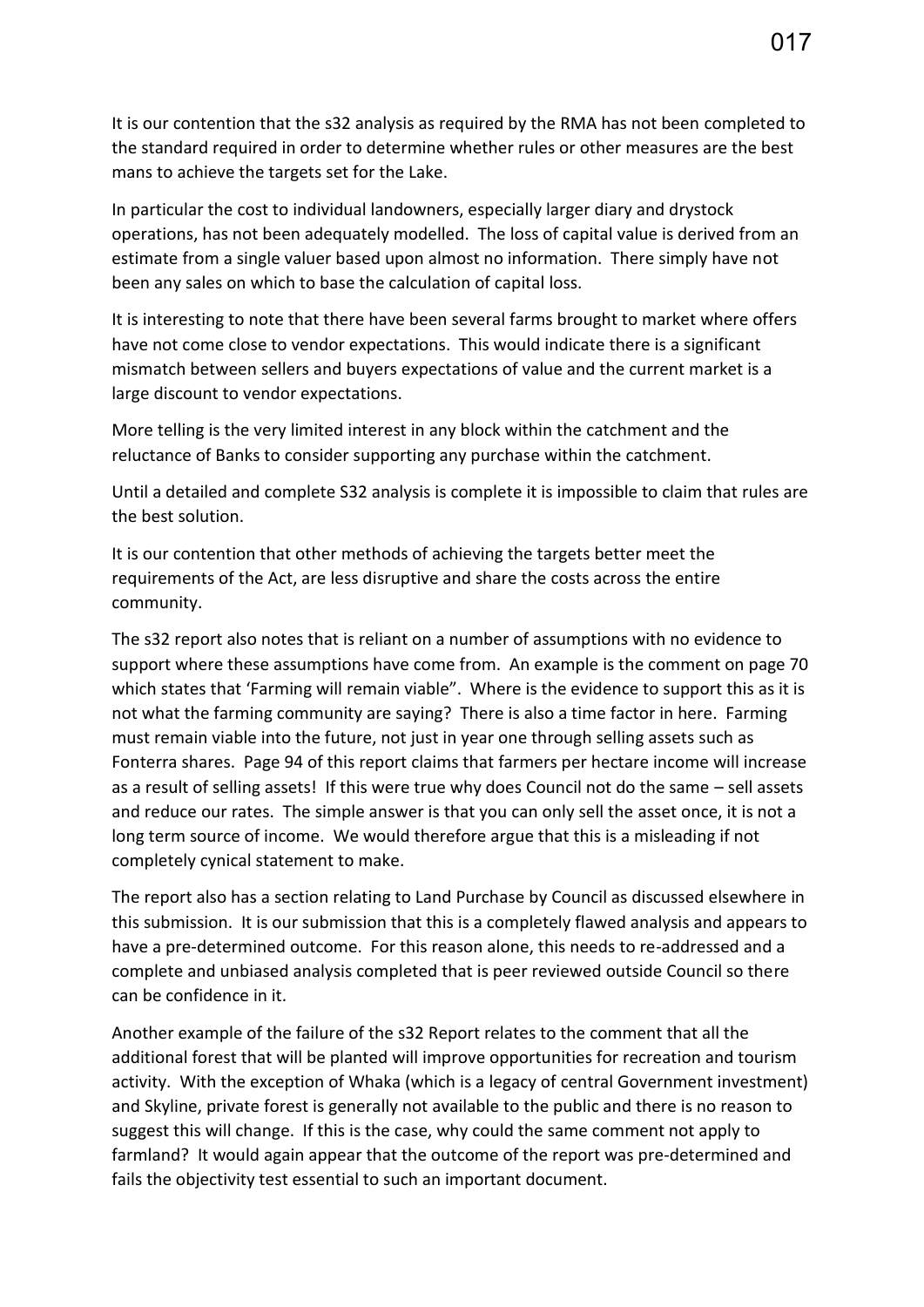Given the importance of this report and the likelihood of PC10 finishing up in the Environment Court, it is difficult to accept the somewhat cavalier attitude taken to such an important report.

It is our submission that the PC 10 process cannot proceed until at least a robust s32 Report is available.

## **Land Purchase**

Land purchase, ie Council purchasing farms (especially dairy units) and replacing the current operation with trees is a certain means to achieve greater forest cover in the catchment which has been a stated aim of the programme.

By purchasing the land, removing the N 'units', planting trees and selling the subsequent forest provides certainty to all parties, fixes the costs, has known outcomes, shares the cost burden and reduce the ongoing costs of achieving the targets. It also provides a valid exit strategy for farmers who otherwise simply have to continue farming (as there is no market for their farms) until they go broke.

Council have repeatedly said they cannot purchase land as the cost is excessive. It is our contention this is not the case.

There are precedents for this occurring (for example the Transpower line from Whakamaru to Auckland where Transport purchased almost every property on the route).

The costs are know with certainty and do not have to all be met in the first year. This is a 20 year programme so by spreading the cost over that time, the cost is very affordable. Further, there is a major reduction in compliance and monitoring costs for Council – hence considerable savings in staff, and a simpler process for remaining farmers to get consents etc.

There is also a major reduction in the loss of capital value in the catchment, if the data provided is to be believed in terms of the advantage the forestry sector will accrue.

We would argue that this option needs to be seriously considered and costed by external parties as Council have a vested interest in growing the bureaucracy required to support the rules.

# **Monitoring and Compliance**

The rules as set out in PC 10 will require considerable growth in staff and support – substantially more than the s32 analysis suggests, all of which comes at a cost to ratepayers. Council's ability to ensure compliance using Overseer is severely questionable as s the ability to monitor what is occurring in the landscape.

Further, reliance upon neighbours dobbing each other in as the major form of monitoring as has been advised by staff is an appalling approach. There will never be support for the targets while the intention is to pit neighbours against each other.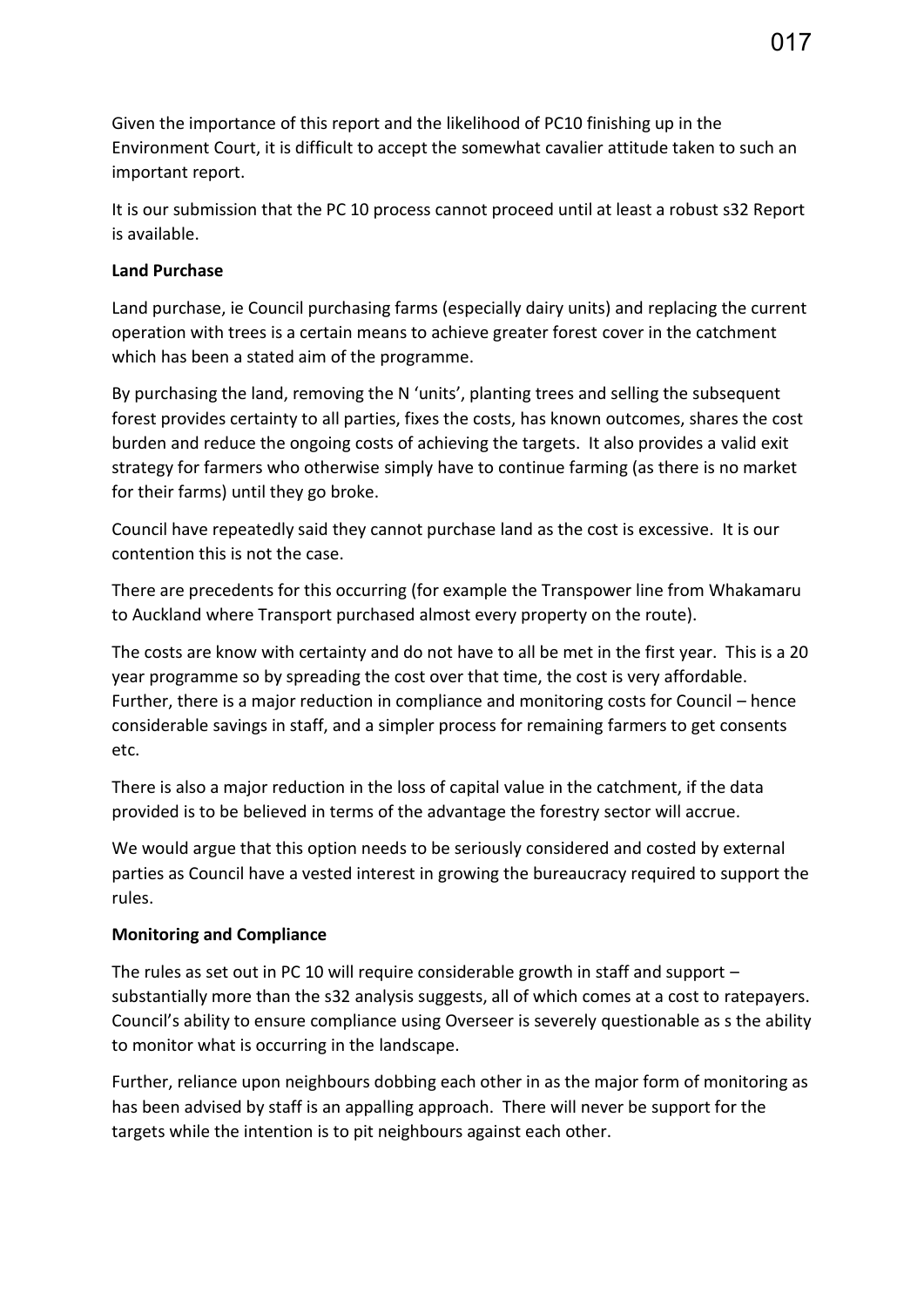Consent costs also become another significant burden on land users with no commensurate increase in productivity or output. It is our contention that this has not been fully understood in the way the rules as proposed have been drafted.

#### **Small Blocks**

Small block owners have been deliberately left out of this process form its beginning in the early 2000s until very recently. As a result they have been severely disadvantaged by the process and it has been extremely difficult for them to become engaged.

The threshold proposed by PC10 is for small blocks to be less than 5 hectares. This threshold should be lifted to 40 hectares to align with information provided by Council when they were introducing Rule 11.

Some would argue this would add additional burden on larger farms but this does not have to be the case. Council have the ability to 'take up' any additional N load that lifting the threshold to 40ha would create through its community initiatives and incentives.

The Incentives Board has already advised they will not look favourably on applications from small blocks for incentive payments as they do not get enough 'bang for their buck'. The same could be said for the small block owner. The value of the incentive is less than the cost of obtaining it so why bother. This leaves small block owners in a no win situation. No compensation available but plenty of cost.

However it can also be argued that small block owners pay proportionally more in rates than larger blocks and therefore are contributing to the Council's costs associated with cleaning the Lake.

Further, it is our contention that it is nigh on impossible to enforce compliance on small blocks as the systems available (such as Overseer) simply cannot get to the level of detail. Simply counting livestock does not provide evidence of nitrogen discharges as would be required for enforcement.

If compliance with a rule cannot be measured, it cannot be enforced and if it cannot be enforced, there is no point in having the rule. It is therefore essential that Council become more innovative in determining how the entire community can contribute to cleaning up the Lake at least possible cost to the Community.

All modelling completed by Council and their consultants with regard to small blocks has been based upon an incredibly small, and arguably statistically invalid sample size. It is completely inappropriate to make decisions of this magnitude based upon a sample of less than one percent and in some cases such as benchmarking on a single digit sample size.

#### **Overseer**

Unfortunately almost all of the decision making required by the proposed rules is driven by Overseer – something it is not designed for.